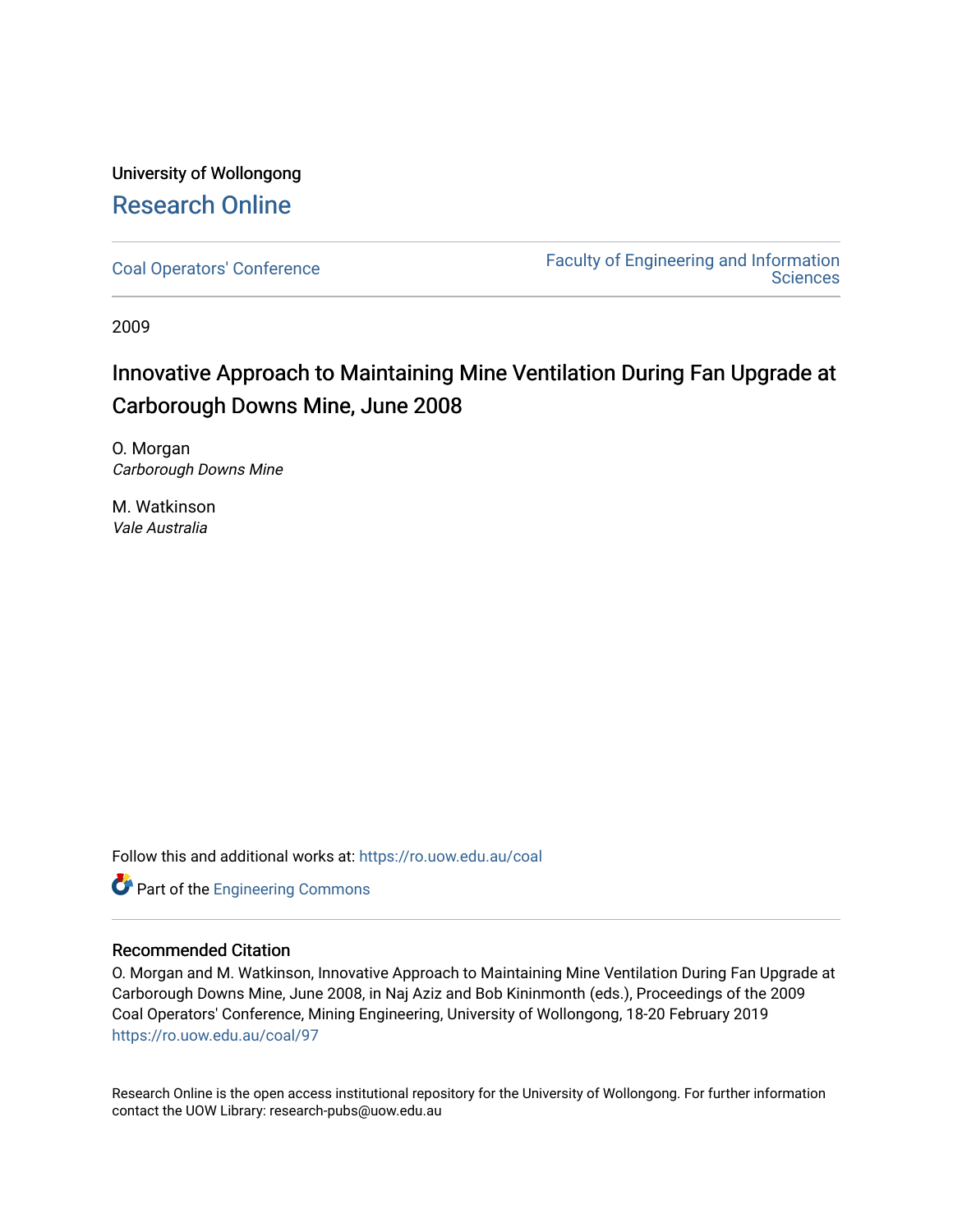# **INNOVATIVE APPROACH TO MAINTAINING MINE VENTILATION DURING FAN UPGRADE AT CARBOROUGH DOWNS MINE, JUNE 2008**

# **Owen Morgan<sup>1</sup> and Martin Watkinson<sup>2</sup>**

*ABSTRACT:* Carborough Downs Coal Mine was developed from a box cut using three entries, one for men and materials, one for the conveyor and one return portal. The initial drivage was conducted by drill and blast and each access was ventilated by a Flaktwoods 27  $\text{m}^3$ /s 1058 50 kW fan. The box cut fan installation was transferred from the sister mine in NSW and installed on the portal. After 18 months the shock losses in the fan to adit adaptor were severely affecting the ability to increase the number of development units operating in the mine. It was decided to perform a fan upgrade prior to the installation of the main fans and fan shaft in March 2009. The fan housing adaptor was modified to reduce the shock losses and the motors and gearboxes were upgraded at the same time. The planning processes, minor ventilation changes and supervision which were conducted to maintain mine ventilation during the overhaul period are discussed. The three Flaktwoods1058 fans were bolted into a shipping container and monitored for flow, pressure and vibration to suit the requirements of the Queensland legislation and the ventilation maintained with in the mine at 75 m<sup>3</sup>/s down from 145 m<sup>3</sup>/s with the original fans. The upgraded ventilation capacity achieved was 245 m<sup>3</sup>/s. Two of these fans are currently being used in series to ventilate the new conveyor drift with a design capacity of 28  $m^3/s$  at 1200 m through 1218 mm ducting.

## **INTRODUCTION**

Carborough Downs coal mine is situated approximately 140 km south west of Mackay and 35 km east of the township of Moranbah in central Queensland.

Development of the mine commenced in 2006 by the excavation of a box cut to simplify the seam access. Seam access was by three stone drifts: conveyor access, men and materials and return. Each of these roadways was driven by drill and blast to access the seam and ventilated by a Flaktwoods 27  $m^3$ /s 1058 50 kW fan through 1218 mm steel ducting exhausting to atmosphere. Once the coal seam was accessed and ventilation connections made the surface fan arrangement comprising two Richardson 1965 CY and a plenum chamber attached the fans to the portal in parallel. These fans and portal adaptor had been lying idle at the sister mine of the Integra Coal Mine (Glennies Creek) in New South Wales(NSW) and had been fully overhauled with new Toshiba 250kW motors and Hansen 3.11:1 gearboxes rotating the impellers at 473 rpm. Once installed they supplied a total of 145 m<sup>3</sup>/s to the pit, 40 m<sup>3</sup>/s below the original modelling predictions that had been carried out during the feasibility study stages prior to the development of Carborough Downs Mine. The original planning was to have only two bord and pillar sections with a nominal total ventilation requirement at around 120  $\text{m}^3$ /s, so the initial modelling showed ample quantities to be able to cope with the expected conditions. Approval of the expansion plan to include longwall mining required the working of four development panels to achieve the desired schedule. This requirement necessitated the upgrade of the mine fans in the box cut until the main fans could be installed in the planned return shaft. The approach used to maintain mine ventilation during the change out of the fan adaptor and fan upgrade is the subject of discussion in this paper.

### **DEFINITION OF THE PROBLEM**

In 2007 the mine expansion plan was approved which required the operation of up to four working panels to achieve longwall start-up in June 2009. Ventilation investigations carried out by John Rowland of Dallas Mining Services, Wollongong, revealed that the existing fan installation had unacceptable shock losses, around 500 Pa in the adaptor, and ventilation modelling also revealed that a fan upgrade would also be required to increase available ventilation quantities to achieve

 *1 Ventilation officer Carborough Downs Mine* 

*<sup>2</sup> Group Mining Engineer Vale Australia*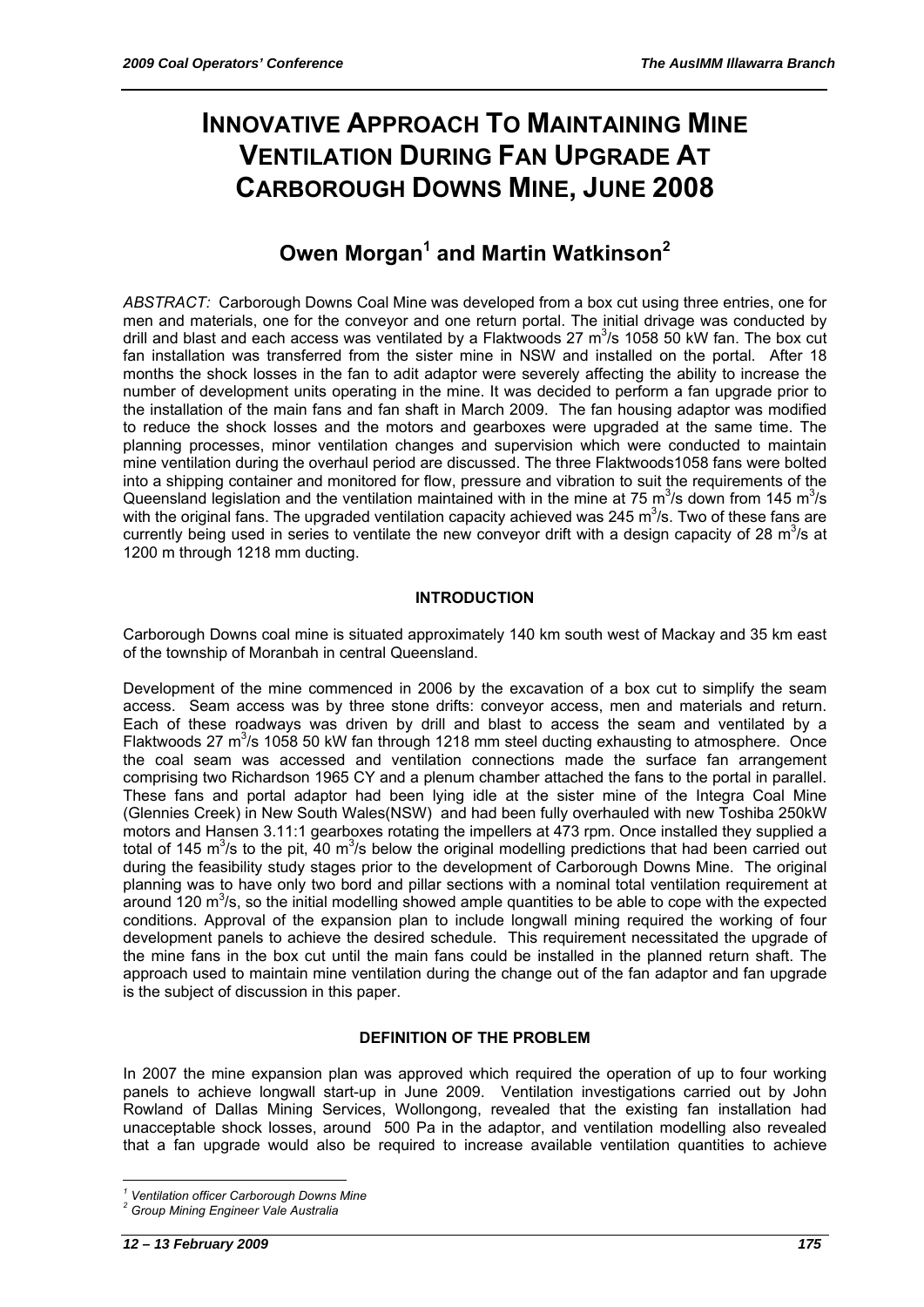longwall start-up of June 2009. The upgrade required an increase in the size of the motors from 250- 280 kW and the installation of new gearboxes with a ratio of 2.5:1 giving a projected impeller speed of 595 rpm and capacity of  $245 \text{ m}^3$ /s. The long-term plan was to install a return shaft and fan installation to provide life of mine ventilation. The location of the fan shaft is adjacent to the first longwall block shown in Figure 1.



**Figure 1 - Longwall layout plan for the first 9 Panels** 

Once it was identified that the adaptor change out and fan upgrade was required the search commenced for suitable temporary fan to maintain the mine ventilation. The mine was driving longwall access roads with typical insitu gas content over 5  $m^3/t$  and up to 6.2  $m^3/t$  post drainage, therefore maintaining mine ventilation was critical.

The work on the fan upgrade and adaptor modification was planned to coincide with a required statutory annual high voltage switch testing and the opportunity was also going to be taken to install the conveyor belts for maingate 1 development.

# **PLANNING FOR MINE FAN UPGRADE**

It was not possible to obtain a suitable fan for maintaining the temporary ventilation of the mine for the three day period required (12<sup>th</sup> to 14<sup>th</sup> June 2008). At this time attention was paid to the three Flaktwoods fans that had been "mothballed". Whilst on there own they could not produce sufficient ventilation, but modelling analysis indicated that in parallel they could produce up to 90 m<sup>3</sup>/s.

A quick and effective solution was now sourced to fabricate suitable temporary fan housing. It was decided to simply bolt the three Flaktwoods fans in parallel in a steel shipping container. The shipping container was then adapted to fit the mine using mesh and brattice at the conveyor portal. Each of the fans was monitored for vibration and pressure in the mines Citect monitoring system to comply with the Queensland coal mining act and regulations. Full ventilation modelling was undertaken using Ventsim to predict the anticipated mine ventilation during the change over process.

Detailed work lists were prepared to site temporary ventilation structures which could be quickly commissioned on 12<sup>th</sup> June 2008. Work included the preparation of temporary stoppings and the installation of brattice rolls which could be quickly deployed and removed during the ventilation changeovers. Another working procedure was prepared for the sequence of events required to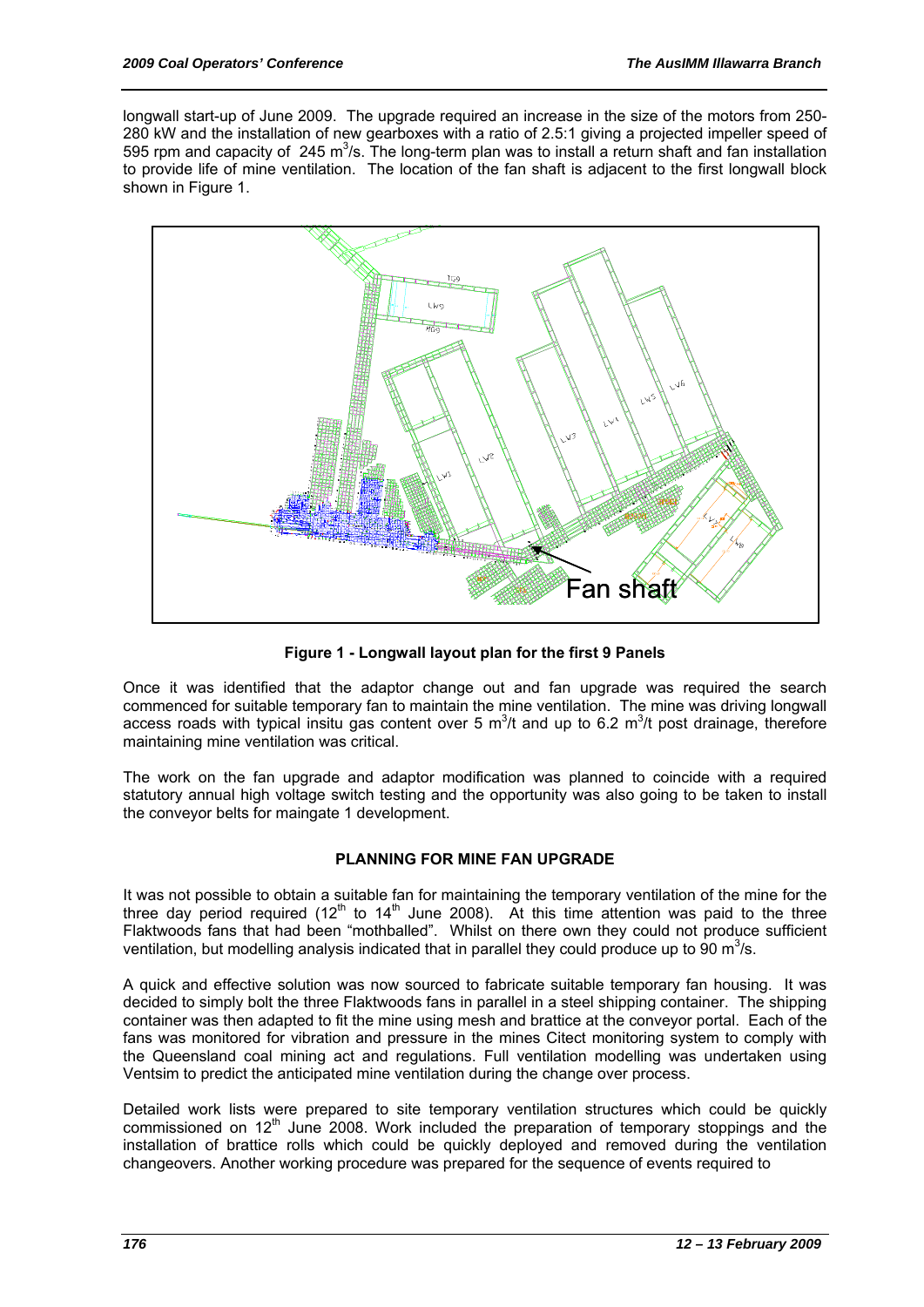establish the temporary ventilation circuit on ceasing the operation of the main fans. Maintaining the mine ventilation enabled the tailgate to complete its panel extension, the installation of the maingate conveyor belt in preparation for panel production and the continuation of inseam methane drainage operations.

## **ESTABLISHING TEMPORARY VENTILATION**

The stages of the ventilation change over were:

- 1. Ensure all appliances are pre-erected as required before commencing change and ensure any air leaking through or past the tubes at the road-header fan site has been sealed.
- 2. No road the E heading road header district.
- 3. Shut down main fans and ensure underground power is tripped.
- 4. Enter the mine via fan drift and close stopping appliance at bottom of fan drift. (See Figure 2 for appliance locations and steps)
- 5. Move the four gas tree at 3 line D heading to ensure the it is in the ventilation stream from the northern return.
- 6. Open D heading 3 to 4 cut-through double doors and chain back. Information tag must be attached with reason for doors being open recorded.
- 7. Close both brattice stoppings in B to C heading 4 and 5 cut-through.
- 8. Drop bag around temporary coffin seal D 5 to 6 line.
- 9. Start the three temporary portal fans (Flactwoods 50 kW fans) and check airflow is established.
- 10. Close the regulator in 6 line E-F heading to allow 25  $m^3/s$  to return along F heading 6-12 cutthrough. (The target regulator pressure drop is around 60 Pa)
- 11. Proceed to 11 cut-through and open the doors at 11 C to D to get air flowing inbye in the belt road.
- 12. Check ventilation status on travelling inbye into the mine.
- 13. Adjust the brattice stopping outbye of the overcast in 53 cut-through B heading to allow 10  $m^3$ /s to ventilate the drill stub at 54 cut-through
- 14. Measure the return quantity at tailgate 01 regulator and the last open line (6A) and note general body gas levels.
- 15. Measure return quantity for the East Mains panel at the last line and note general body gas level.
- 16. Notify the control room officer that the pit is open and designated work areas are safe.
- 17. Conduct full ventilation survey sufficient to update the Ventsim model.

Conducting these ventilation changes meant the mine return roadways connected to the conveyor drift which then became the temporary return drift. All other ventilation circuitry remained the same in the mine and therefore only minor changes were required to maintain the gas monitoring system, consisting of a 4 gas tree ( CO,  $CO<sub>2</sub>$ ,  $O<sub>2</sub>$  and CH<sub>4</sub>) at the shipping container and the minor relocation of the 3 cut-through gas tree (around 5 m)..

A sensor change from Explosion Risk Zone/Non-Explosion Risk Zone (ERZ/NERZ) status to environmental status was carried out at 16 cut-through as the return for the outbye drift drivage was closed off during the fan shut down and the face area no-roaded. This negated the requirement to have the ERZ/NERZ boundary in place and re-directed the ventilation that was normally sent to this return further into the mine to the critical face areas. As the drift area was being driven in stone and the face area was only 20 m in, the no-roading of the area was predicted not to cause any concerns with gas accumulations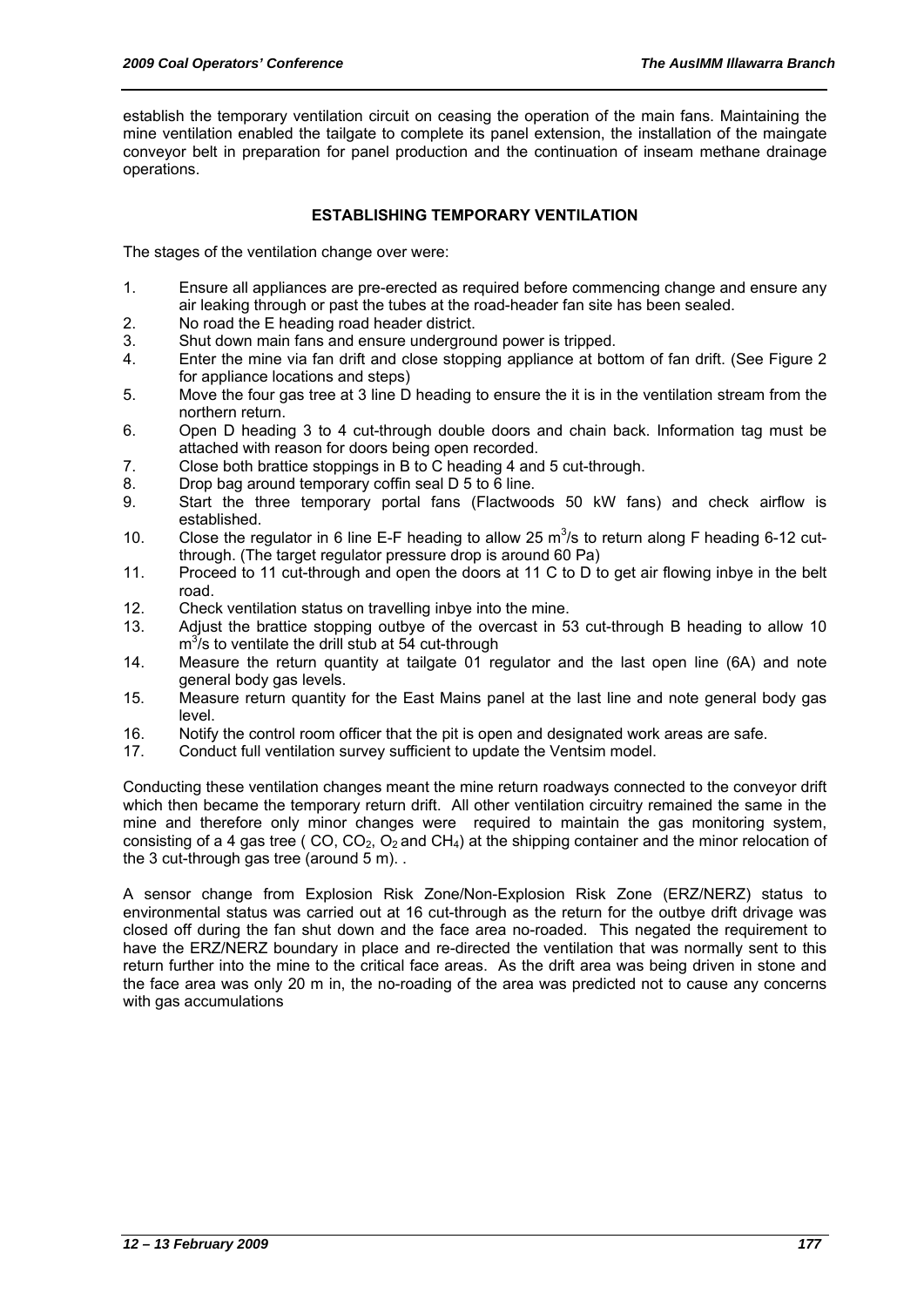

**Figure 2 - Plan detailing ventilation changes on stopping of the main fans** 

The mine ventilation officer carried out the ventilation changes, conducted ventilation surveys and inspected the underground districts to monitor methane levels and make minor adjustments to the district ventilation quantities. The maximum methane percentage found during the temporary ventilation arrangements was 1.2 % in the tailgate return and was as per the predictive modelling had shown. Full details of the methane percentages and ventilation quantities pre-restarting the upgraded fans are provided in Table 1.

### **Table 1 - Ventilation Quantities and methane percentages before main fan start-up after re-commissioning**

| Panel                       | Heading or C/T        | Intake / Return | Quantity<br>m3/s | CH4 % |
|-----------------------------|-----------------------|-----------------|------------------|-------|
| <b>Belt Drift</b>           | <b>Vent station</b>   | Return          | 93               | 0.9   |
| <b>East Mains</b><br>Return | F 57 to 58            | Return          | 21               | 1.1   |
| <b>TG return</b>            | A 0 to 1 line         | Return          | 20               | 1.2   |
| Drill rig site              | <b>B52 to 53 line</b> | Return          | 10               | 1.0   |
| Return                      | F Hdg 6-12 line       | <b>Return</b>   | 5                | 1.0   |

One hiccup in the system was realised when a loader that was being used to install a quickseal at 60 c/t shut down in the return with a methane trip. The problem arose when the crew installing the quickseal dropped the sheet to the ground and the ventilation was travelling from further inbye carrying general body concentrations of 1.2 % CH<sub>4</sub>. The ventilation officer was present in the east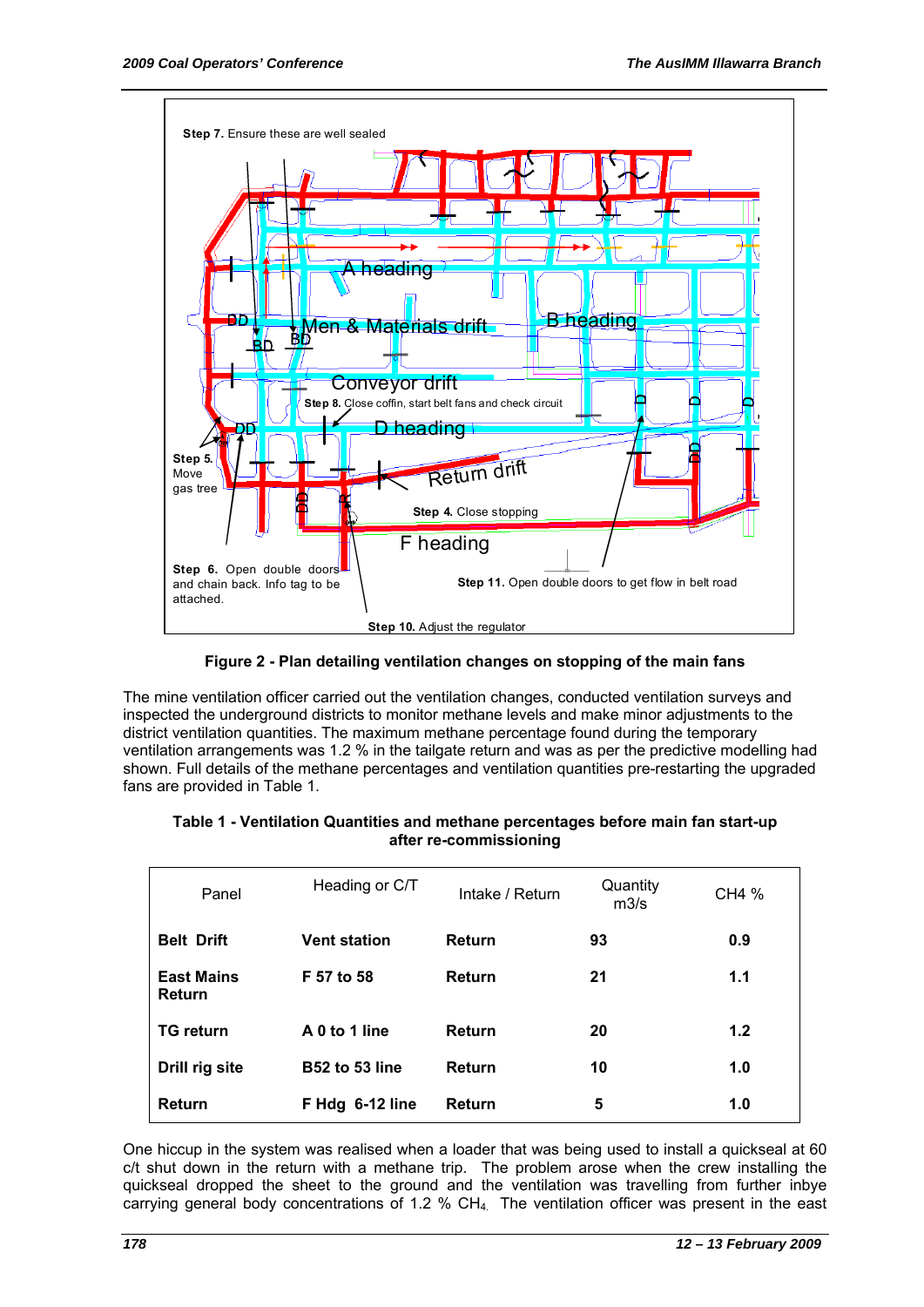mains panel at the time and steps were taken to recover the loader using a temporary ventilation change. In order to recover the loader the tailgate panel was closed off to increase the quantities to the east mains return and therefore reduce the general body concentrations in the return where the loader was located to below 1%. This change worked well although it created another problem as by the time the loader had been removed from the return and the tailgate ventilation was being restored it had given the methane (0.25%) in a stub located 5 m inbye of the ERZ/NERZ boundary sensor in the tailgate time to reach the sensor location with the lack of ventilation in the area. This tripped underground power. The fans that were being used to ventilate the mine during this shutdown were being powered from the 1050 volt tramming outlet on the side of the main fan switch room. This was connected to underground power and therefore tripped off the fans. The ventilation in the mine was only lost for twenty minutes but the delay was then in re powering the mine. The whole loader recovery, that had only interrupted the tailgate ventilation for a period of 15 minutes, caused nearly two hours delay to the power in the panels. The upgraded mine fans were re-started as detailed in the procedure below and identified in Figure 3.



**Figure 3 - Plan showing changes for recommissioning of the upgraded fans** 

### **RE-ESTABLISHING MINE VENTILATION**

The main fan upgrade and ducting change out was actually completed four hours before the schedule and the ventilation circuit was then returned to its original state. Steps in Ventilation change to reestablish the normal mine ventilation were:

- 1. Ensure that the air lock doors, explosion doors and the damper doors on the main fan installation are closed
- 2. Enter the mine via the ventilation drift, dismantle the substantial brattice stopping at the bottom of the drift and store the material in 6 cut-through D-E heading to recover later.
- 3. Shut down the three temporary fans, open all doors and the flap on the Belt Portal and remove brattice
- 4. Close the machine doors at 3-4 line D heading and remove the information tags
- 5. Move the 4 gas tree in 3 line D heading back into the original position in the ventilation stream
- 6. remove the brattice from the temporary stopping in D heading 5-6 cut-through
- 7. Start the main fans
- 8. Close the machine doors at 11 cut-through C-D heading